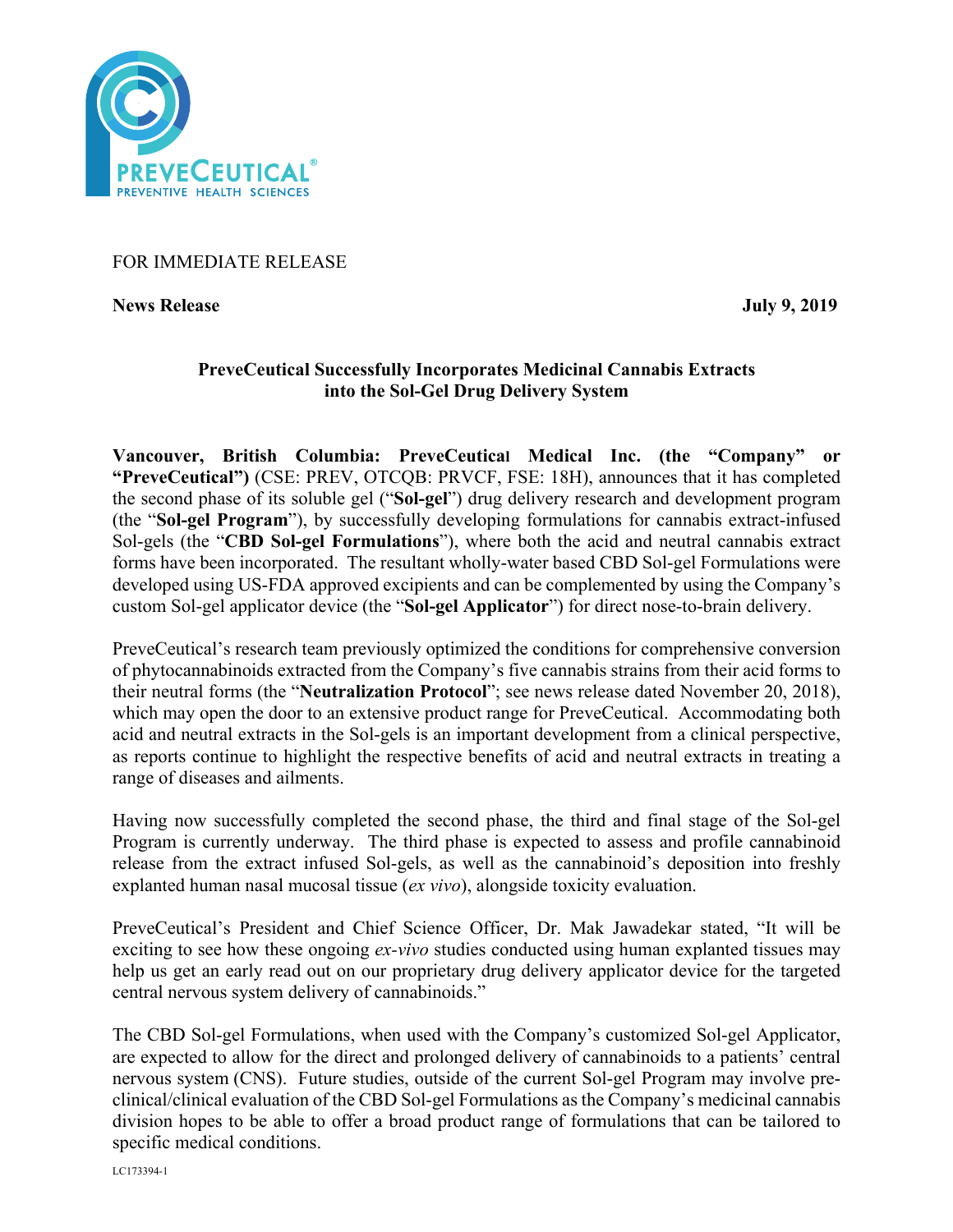### *About PreveCeutical*

PreveCeutical is a health sciences company that develops innovative options for preventive and curative therapies utilising organic and nature identical products.

PreveCeutical aims to be a leader in preventive health sciences and currently has five research and development programs, including: dual gene therapy for curative and prevention therapies for diabetes and obesity; the Sol-gel Program; Nature Identical™ peptides for treatment of various ailments; non-addictive analgesic peptides as a replacement to the highly addictive analgesics such as morphine, fentanyl and oxycodone; and a therapeutic product for treating athletes who suffer from concussions (mild traumatic brain injury).

For more information about PreveCeutical, please visit www.PreveCeutical.com, follow us on Twitter: http://twitter.com/PreveCeuticals and Facebook: www.facebook.com/PreveCeutical.

## *On Behalf of the Board of Directors*

*"Dr. Makarand (Mak) Jawadekar"* President & Chief Science Officer

### *For further information, please contact:*

Deanna Kress Director of Corporate Communications & Investor Relations +1-778-999-6063 deanna@PreveCeutical.com

### *Forward-Looking Statements:*

This news release contains forward-looking statements and forward-looking information (collectively, "forwardlooking statements") within the meaning of applicable Canadian and U.S. securities legislation, including the United States *Private Securities Litigation Reform Act of 1995*. All statements in this news release that are not purely historical are forward-looking statements and include statements regarding beliefs, plans, expectations and orientations regarding the future including, without limitation, the completion of the Sol-gel Program, the utilisation of the Neutralization Protocol and the Sol-gel Applicator, the development of the CBD Sol-gel Formulations, the efficacy of the Company's products, matters related to the Company's current and planned research and development programs, including the Sol-gel Program, the Company's anticipated business plans and its prospect of success in executing its proposed plans. Often, but not always, forward-looking statements can be identified by words such as "will", "plans", "expects", "may", "intends", "anticipates", "believes", "proposes" or variations of such words including negative variations thereof and phrases that refer to certain actions, events or results that may, could, would, might or will occur or be taken or achieved. Forward looking statements are based on certain assumptions regarding the Company, including expected growth, results of operations, performance, industry trends and growth opportunities. Actual results could differ from those projected in any forward-looking statements due to numerous factors including, risks and uncertainties relating to the completion of the Sol-gel Program, the inability of the Company, to, among other things, obtain any required governmental, regulatory or stock exchange approvals, permits, consents or authorizations required, including Canadian Securities Exchange acceptance of any planned future activities, commercialise therapeutic and diagnostic technologies, execute its proposed business plans, pursue business partnerships, complete its research and development programs as planned, including the Sol-gel Program, and obtain the financing required to carry out its planned future activities. Other factors such as general economic, market or business conditions or changes in laws, regulations and policies affecting the biotechnology, pharmaceutical or cannabis industry, may also adversely affect the future results or performance of the Company. These forward-looking statements are made as of the date of this news release and, unless required by applicable law, the Company assumes